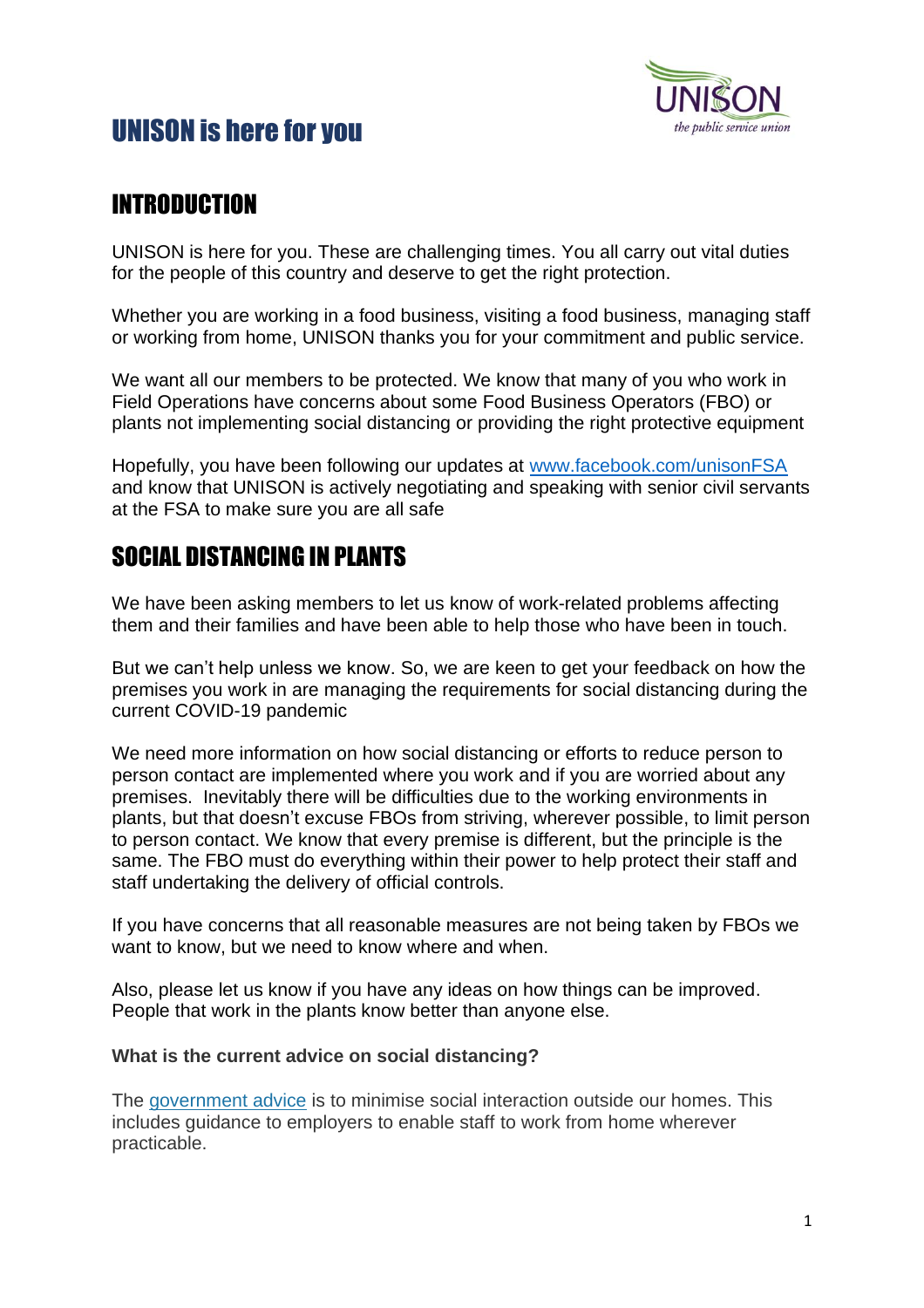



If not practicable, other measures should be considered. One of the most important of these is the two-metre rule: keeping two metres between colleagues and any other staff they may work with.

#### **Why are two metres so important?**

The most likely way of catching COVID-19 is when someone infected coughs and their droplets are passed to other people through their mouth, nose or eyes. By maintaining a distance of two metres, you minimise the risk of this happening. However, it is also essential you wash your hands thoroughly and regularly as droplets can be found on surfaces you touch.

The Welsh Government has put additional requirements in place making it clear that the two-metre social distancing rule applies to any workplace, including homes, where work and repairs are being undertaken, and outdoor spaces. All businesses must take all reasonable measures to ensure the two-metre rule is maintained between people on their premises whenever work is being carried out.

#### **Are there any other measures that can help maintain social distancing?**

Yes, the fewer face-to-face social interactions the better. Therefore, employers and staff should look to minimise face-to-face meetings or gatherings and using different ways of communicating such as telephone or video conferences.

Other measures could include minimising close contact with the public, such as limiting number of the public who are in a room/space at any given time and even erecting barriers (such as Perspex screens).

#### **What about those most at risk, such as those with underlying health conditions?**

Additional measures should be introduced. Advice and guidance can be found at our [main COVID 19 advice page.](https://www.unison.org.uk/coronavirus-rights-work/)

#### **What do I do if my employer is not doing enough to maintain social distancing?**

Contact your rep (details below) who may be able to talk to and persuade the employer to adopt other measures. For example, following UNISON representation, refuse firms have reduced the number of people permitted in the cab of a refuse vehicle to two, allowing staff to maintain a safe social distance.

We will raise these issues with the FSA on your behalf. Therefore, if you want to raise anything with us, then contact your Convenor (if you can't get hold of them and it is urgent then you can try Paul Bell at [p.bell@unison.co.uk.](mailto:p.bell@unison.co.uk))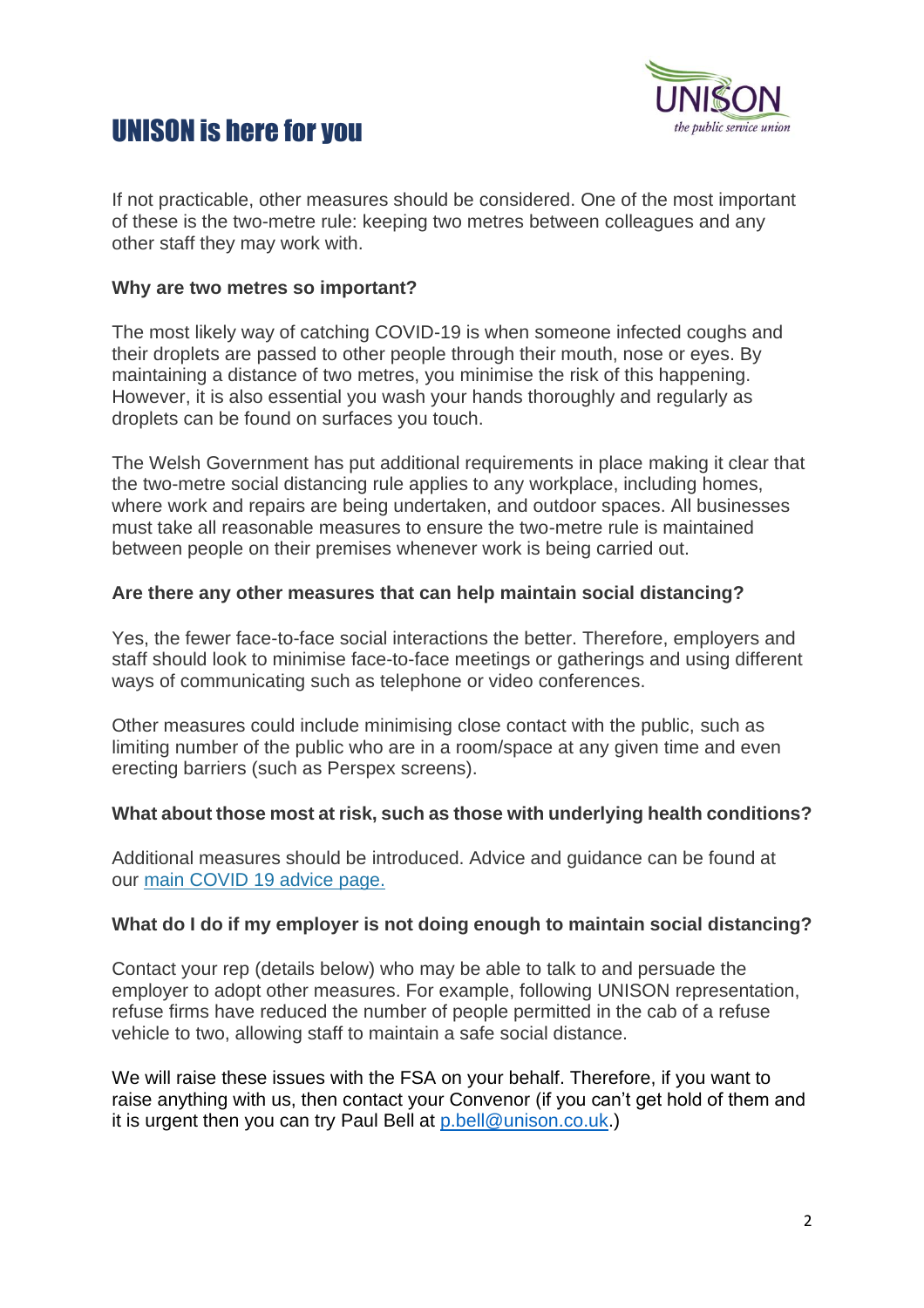

# UNISON is here for you

## SPECIAL LEAVE

Members can ask their manager for special leave either because of their health or because they need to shield someone in the same household. UNISON has challenged employers where people have been denied it or where they've only been given nine days special leave. Remember there is no limit to special leave. If you are told otherwise, then contact your rep. We will raise every case with the FSA.

### WORKING FROM HOME

Many of you are already working from home and this may be placing extra burdens on you, such as caring responsibilities and your mental health and wellbeing. Your employer is still responsible for your health and safety. They should ensure that you have the proper equipment for your job, that your workload is safe, and you are not put under unreasonable pressure.

Ask the FSA what support will be offered if you have a health and safety concern or need a reasonable adjustment if you are disabled. Make sure your manager has your up-to-date contact details, particularly if you are working from home or someone else's such as an elderly relative, or you are self-isolating at a partner's home.

You should know who to contact if you have IT concerns or data protection issues. Take care of yourself have regular breaks and switch off at the end of the day.

UNISON is proud of the public service you provide at this time of national crisis. So, don't get burned out. This is bad for your health and wellbeing and your employer.

### MEMBERS WITH CARING RESPONSIBILITIES

If you cannot work because of caring responsibilities, e.g. if children are homeschooling or you are looking after elderly relatives, then you can take dependants or emergency leave. Statutory entitlement is unpaid for this leave, but many employers provide paid leave and may offer paid [parental](https://www.unison.org.uk/get-help/knowledge/leave/parental-leave/) or [carer's](https://www.unison.org.uk/get-help/knowledge/leave/parental-leave/) leave. Check your workplace policies.

Ideally, employers should also follow Acas advice to consider more flexible homeworking arrangements such as working different hours, reducing hours or days worked, lowering work targets, and being flexible about deadlines where possible.

Managers should confirm whether there is any temporary or permanent change to your contractual obligations, as agreed with you.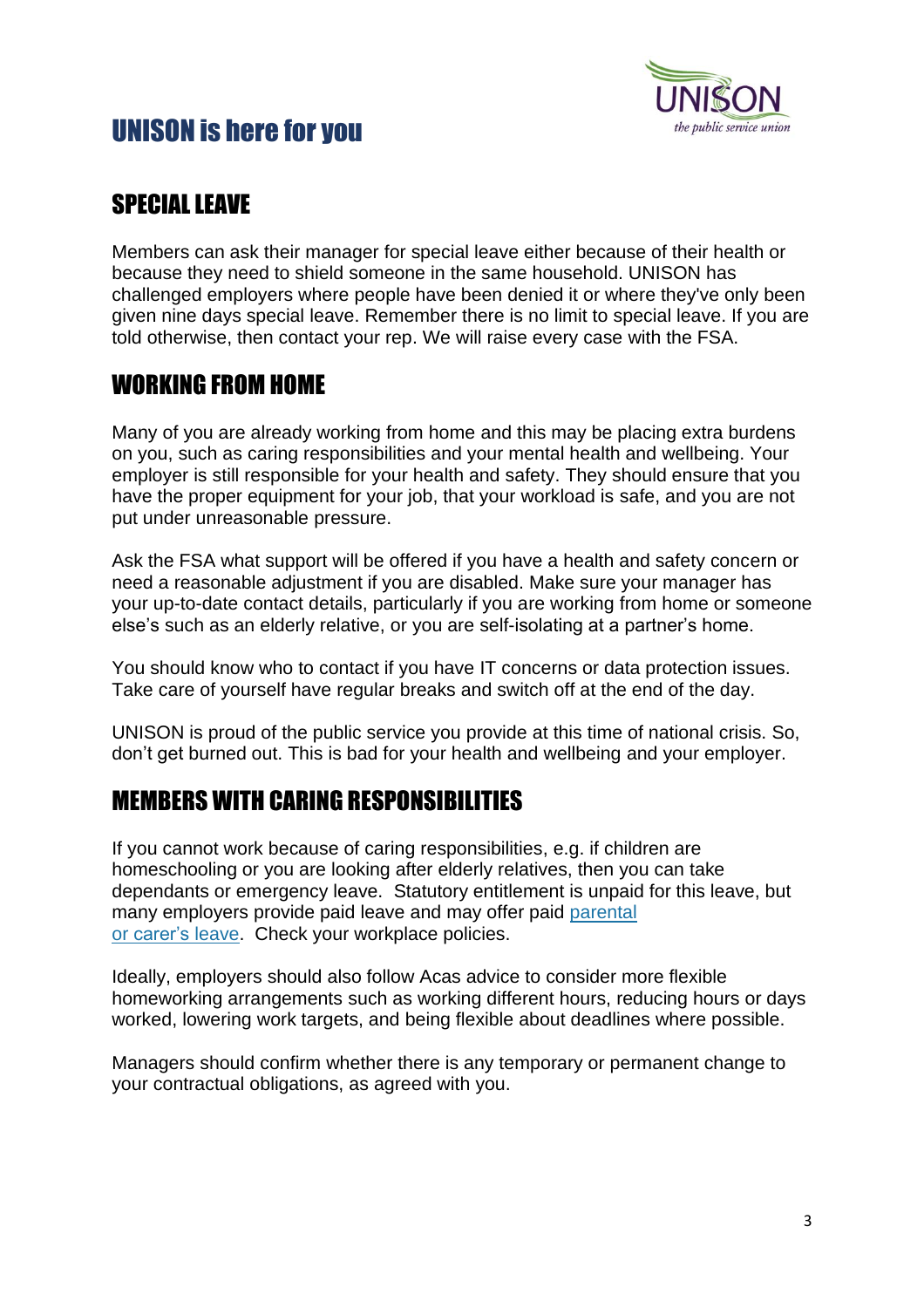

# UNISON is here for you

## UNISON CONVENOR CONTACT DETAILS

| <b>NAME</b>            | <b>AREA</b>                | <b>CONTACT DETAILS</b>            |
|------------------------|----------------------------|-----------------------------------|
| <b>Mark Haylett</b>    | <b>National Convenor</b>   | 07736 195559 /                    |
|                        | and East Midlands          | foodstandardsagency@unison.co.uk  |
|                        | Convenor                   |                                   |
| <b>Graham Cross</b>    | Cymru/Wales                | 07427 173716 /                    |
|                        | Convenor                   | graham.cross@food.gov.uk          |
| <b>Wayne Parker</b>    | <b>National Food Crime</b> | 07947 069208 /                    |
|                        | Convenor                   | wparkerunison@gmail.com           |
| <b>John Rowland</b>    | South West                 | ir21unison@gmail.com              |
|                        | Convenor                   |                                   |
| <b>Alan Colson</b>     | South East Convenor        | alancolson.unison@virginmedia.com |
| <b>Chris Tozer</b>     | <b>Easterner Convenor</b>  | 07951 049345 /                    |
|                        | and Health & Safety        | chris.tozer@food.gov.uk           |
| Alan Howarth           | Yorkshire &                | 07980 569447 / ahowarth@unison-   |
|                        | Humberside                 | wakefield.org.uk                  |
|                        | Convenor                   |                                   |
| <b>Richard Collier</b> | <b>Northern Convenor</b>   | 07837 986486 /                    |
|                        | and office staff rep       | richard.collier@food.gov.uk       |
| <b>Martin Hope</b>     | <b>North West Convenor</b> | 07446 068344 /                    |
|                        |                            | martinhope67@hotmail.co.uk        |
| <b>John Price</b>      | <b>Service Group</b>       | 07762 128138 /                    |
|                        | <b>Executive and Rep</b>   | john.price@food.gov.uk            |
| <b>Christin Price</b>  | Rep and                    | caprice.unison@gmail.com          |
|                        | Cymru/Wales                |                                   |
| Darren Hough           | West Midlands rep          | darren.hough@food.gov.uk          |
| Paul Bell              | <b>UNISON National</b>     | 020 7121 5708 /                   |
|                        | Officer                    | p.bell@unison.co.uk               |

# WHAT UNISON WANTS TO HAPPEN IN PLANT

Our requirements/demands for stopping the spread of Covid-19 and protecting members:

- Adequate separation to be maintained at all stages from entry to exit of the FBO premises
- Proper separation to be maintained on the line, which may mean slowing it down
- Two MHIs and OVs should not stand or work next to each other. Everyone should be at least two metres apart. No one should work above someone else on the line for obvious reasons